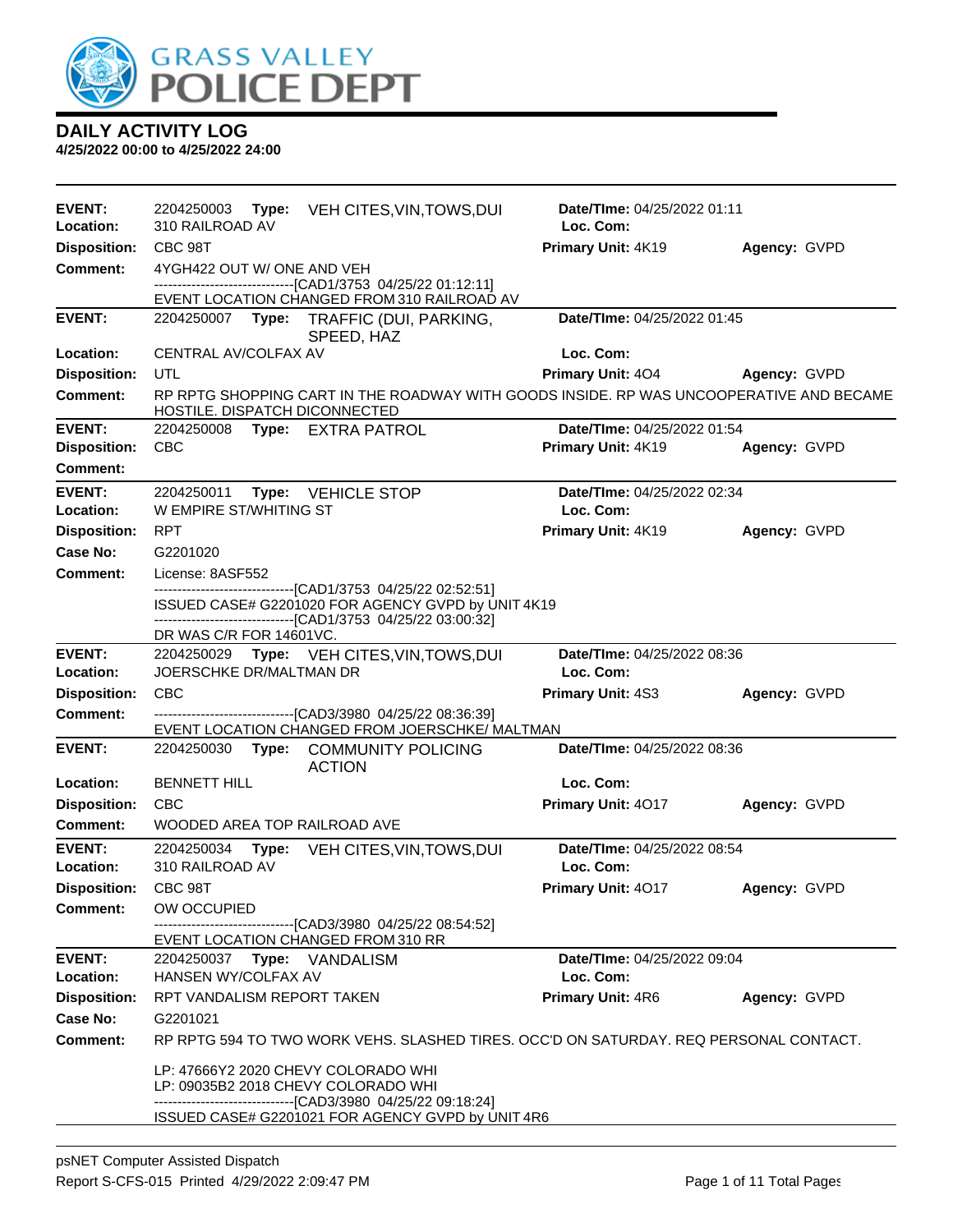

| <b>EVENT:</b><br>Location: | 2204250042                     |       | Type: SUBJECT STOP<br>LA BARR MEADOWS RD/EA MCKNIGHT WY                                                                                                                                 | Date/TIme: 04/25/2022 09:47<br>Loc. Com: |              |
|----------------------------|--------------------------------|-------|-----------------------------------------------------------------------------------------------------------------------------------------------------------------------------------------|------------------------------------------|--------------|
| <b>Disposition:</b>        | CBC 98T                        |       |                                                                                                                                                                                         | Primary Unit: 4017                       | Agency: GVPD |
| <b>Comment:</b>            | OW <sub>1</sub>                |       |                                                                                                                                                                                         |                                          |              |
|                            |                                |       | ---------------------------[CAD3/3980_04/25/22_09:47:49]<br>EVENT LOCATION CHANGED FROM LA BARR MEADOWS/ MCKNIGHT                                                                       |                                          |              |
| <b>EVENT:</b>              | 2204250045                     |       | Type: SUSPICIOUS CIRCUMSTANCE                                                                                                                                                           | Date/TIme: 04/25/2022 09:54              |              |
|                            |                                |       | (VEHICLE, PERSON                                                                                                                                                                        |                                          |              |
| Location:                  | 692 FREEMAN LN # A             |       |                                                                                                                                                                                         | Loc. Com: RALEYS                         |              |
| <b>Disposition:</b>        | CBC 98T                        |       |                                                                                                                                                                                         | Primary Unit: 4017                       | Agency: GVPD |
| <b>Comment:</b>            |                                |       | 911 CALLER RPTG MALE SUBJ MAKING STRANGE MOVEMENTS AND LOOKS REALLY DIRTY. POSS TALKING<br>TO HIMSELF, CURRENTLY BTWN RALEYS AND PETCO IN THE PARKING LOT                               |                                          |              |
|                            | WMA LSW GREY SHIRT             |       |                                                                                                                                                                                         |                                          |              |
| <b>EVENT:</b>              | 2204250046                     | Type: | ANIMALS (ABUSE, LOOSE,<br>FOUND, INJURED)                                                                                                                                               | Date/TIme: 04/25/2022 09:57              |              |
| Location:                  | 228 SUTTON WY                  |       |                                                                                                                                                                                         | Loc. Com:                                |              |
| <b>Disposition:</b>        | <b>RPT</b>                     |       |                                                                                                                                                                                         | Primary Unit: 4Z32                       | Agency: GVPD |
| <b>Case No:</b>            | G2201022                       |       |                                                                                                                                                                                         |                                          |              |
| <b>Comment:</b>            |                                |       | -------------------------------[CAD4/4132 04/25/22 09:58:49]<br>ISSUED CASE# G2201022 FOR AGENCY GVPD by UNIT 4Z32                                                                      |                                          |              |
| <b>EVENT:</b>              |                                |       | 2204250057 Type: SERVICE, CIVIL, SUBPOENA                                                                                                                                               | Date/TIme: 04/25/2022 10:22              |              |
| Location:                  | 210 SUTTON WY                  |       |                                                                                                                                                                                         | Loc. Com:                                |              |
| <b>Disposition:</b>        | <b>NS</b>                      |       |                                                                                                                                                                                         | Primary Unit: 4V71                       | Agency: GVPD |
| <b>Comment:</b>            |                                |       | -----------------------[CAD3/3980_04/25/22_10:23:51]<br>EVENT LOCATION CHANGED FROM 210 SUTTON WY                                                                                       |                                          |              |
| <b>EVENT:</b>              | 2204250065                     |       | Type: SUSPICIOUS CIRCUMSTANCE<br>(VEHICLE, PERSON                                                                                                                                       | Date/TIme: 04/25/2022 10:46              |              |
| Location:                  | IDAHO MARYLAND RD/49/20 RAMP   |       |                                                                                                                                                                                         | Loc. Com:                                |              |
| <b>Disposition:</b>        | <b>CBC</b>                     |       |                                                                                                                                                                                         | <b>Primary Unit: 4R6</b>                 | Agency: GVPD |
| <b>Comment:</b>            |                                |       | REQ 10-21 FOR A GRY TOY TRCK NV LIC: 438D35, WITH CAMPER SHELL, RP ADVISED THE LIC EXPIRED IN<br>2005 AND ITS A BRAND NEW PICKUP, POSSIBLY A STOLEN VEH. LS GOING ONTO 49 APPRX 10 AGO. |                                          |              |
| <b>EVENT:</b>              | 2204250066                     |       | Type: FOLLOWUP                                                                                                                                                                          | Date/TIme: 04/25/2022 10:46              |              |
| Location:                  | 121 MILL ST                    |       |                                                                                                                                                                                         | Loc. Com: FOOTHILL MERCANTILE            |              |
| <b>Disposition:</b>        | CBC                            |       |                                                                                                                                                                                         | Primary Unit: 4021                       | Agency: GVPD |
| <b>Comment:</b>            |                                |       | RP REQ 10-21 REF CASE# G2201017                                                                                                                                                         |                                          |              |
| <b>EVENT:</b>              | 2204250067                     |       | Type: 911 UNKNOWN<br>(HANGUPS, ABAN'S)                                                                                                                                                  | Date/TIme: 04/25/2022 10:51              |              |
| Location:                  | <b>159 CATHERINE LN</b>        |       |                                                                                                                                                                                         | Loc. Com: CHRISTENSEN, LAYNE OD          |              |
| <b>Disposition:</b>        | <b>CBC UNKN REASON FOR 911</b> |       |                                                                                                                                                                                         | <b>Primary Unit: 4023</b>                | Agency: GVPD |
| <b>Comment:</b>            | 911 ABAND                      |       |                                                                                                                                                                                         |                                          |              |
|                            | CB 911 - PHONE TREE ONLY       |       | ------------------[CAD4/4132 04/25/22 10:53:04]                                                                                                                                         |                                          |              |
|                            |                                |       | ------------------------------[CAD3/3980 04/25/22 10:53:39]                                                                                                                             |                                          |              |
|                            | 4S3 ADVISED                    |       |                                                                                                                                                                                         |                                          |              |
| <b>EVENT:</b>              | 2204250068                     | Type: | <b>ABANDONED VEHICLES</b>                                                                                                                                                               | Date/TIme: 04/25/2022 10:54              |              |
| <b>Disposition:</b>        | CBC                            |       |                                                                                                                                                                                         | <b>Primary Unit: 4R6</b>                 | Agency: GVPD |
| Comment:                   |                                |       |                                                                                                                                                                                         |                                          |              |
| <b>EVENT:</b>              | 2204250070                     | Type: | ANIMALS (ABUSE, LOOSE,<br>FOUND, INJURED)                                                                                                                                               | <b>Date/Time: 04/25/2022 11:13</b>       |              |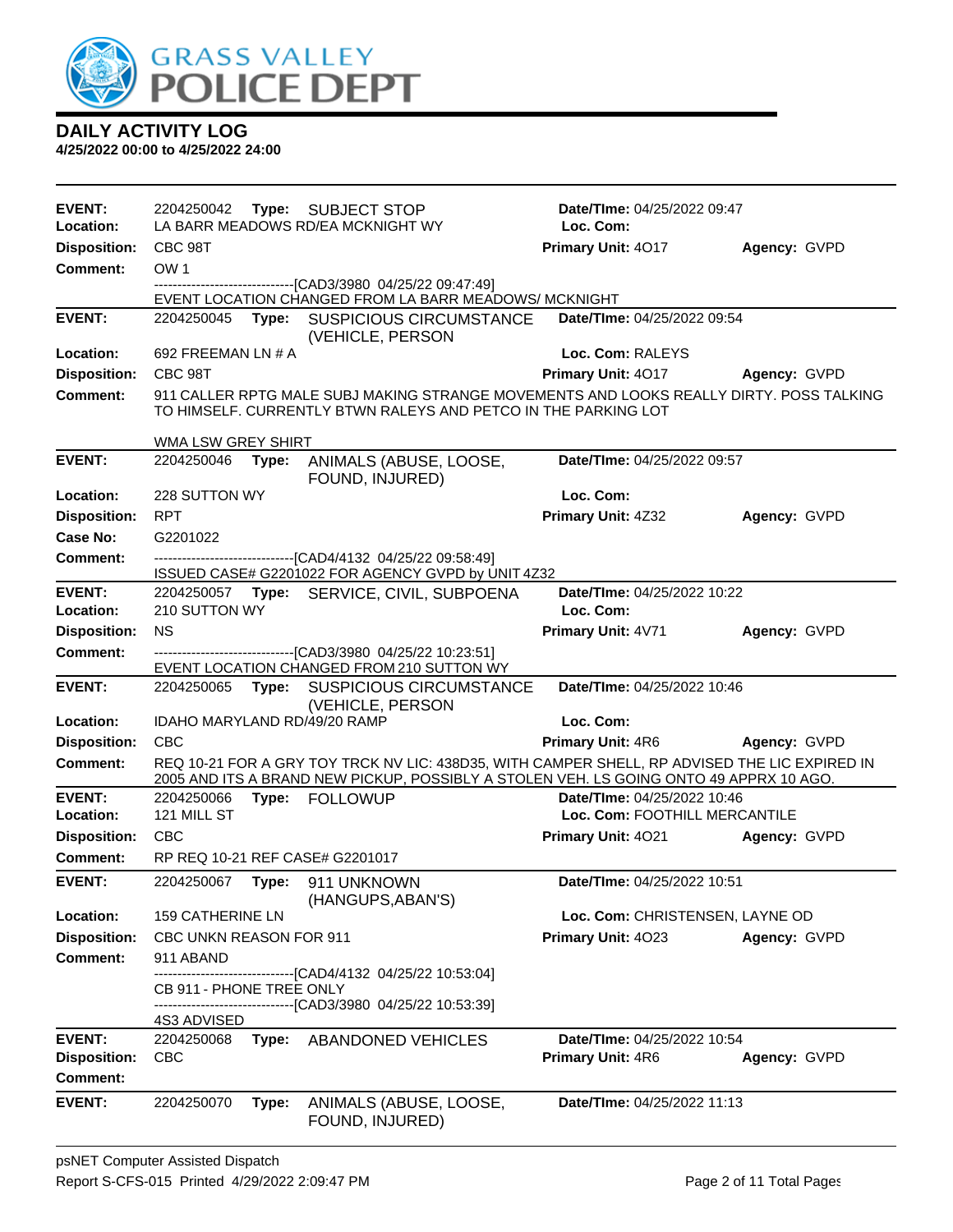

| Location:                  | 415 CENTRAL AV                                                                                                                                                |                                           | Loc. Com: MEMORIAL PARK                  |                     |
|----------------------------|---------------------------------------------------------------------------------------------------------------------------------------------------------------|-------------------------------------------|------------------------------------------|---------------------|
| <b>Disposition:</b>        | <b>CBC</b>                                                                                                                                                    |                                           | <b>Primary Unit: 4Z32</b>                | Agency: GVPD        |
| <b>Comment:</b>            | --------------------------------[CAD4/4132 04/25/22 11:14:00]                                                                                                 |                                           |                                          |                     |
|                            | EVENT LOCATION CHANGED FROM MEMORIAL PARK                                                                                                                     |                                           |                                          |                     |
| <b>EVENT:</b><br>Location: | 2204250071 Type: FOLLOWUP<br>125 SPRINGHILL DR                                                                                                                |                                           | Date/TIme: 04/25/2022 11:15<br>Loc. Com: |                     |
| <b>Disposition:</b>        | <b>CBC</b>                                                                                                                                                    |                                           | Primary Unit: 4023                       | Agency: GVPD        |
| <b>Comment:</b>            | --------------------------------[CAD4/4132 04/25/22 11:15:58]                                                                                                 |                                           |                                          |                     |
|                            | EVENT LOCATION CHANGED FROM 125 SPRING HILL                                                                                                                   |                                           |                                          |                     |
| <b>EVENT:</b>              | 2204250072 Type: ANIMALS (ABUSE, LOOSE,                                                                                                                       | FOUND, INJURED)                           | Date/TIme: 04/25/2022 11:19              |                     |
| Location:                  | 10609 ALTA ST                                                                                                                                                 |                                           | Loc. Com: MAUTINO PARK                   |                     |
| <b>Disposition:</b>        | <b>CBC</b>                                                                                                                                                    |                                           | <b>Primary Unit: 4Z32</b>                | Agency: GVPD        |
| <b>Comment:</b>            | -------------------------------[CAD3/3980 04/25/22 11:21:32]<br>EVENT LOCATION CHANGED FROM MAUNTINO PARK                                                     |                                           |                                          |                     |
| <b>EVENT:</b>              | 2204250073 Type: TRAFFIC (DUI, PARKING,<br>SPEED, HAZ                                                                                                         |                                           | Date/TIme: 04/25/2022 11:20              |                     |
| Location:                  | 20 STATE/49/20 RAMP                                                                                                                                           |                                           | Loc. Com: TURNING LEFT ON HY 49 NB       |                     |
| <b>Disposition:</b>        | <b>HBD</b>                                                                                                                                                    |                                           | <b>Primary Unit:</b>                     | <b>Agency: GVPD</b> |
| <b>Comment:</b>            | 911 RPTG PARTIAL/POSSIBLE LP: 8ZF83 WHI SEDAN BLK TOP DRIVING 23103 SPEEDING AND WEAVING/XFER<br>TO CHP                                                       |                                           |                                          |                     |
|                            | --------------------------------[CAD3/3980 04/25/22 11:21:06]<br><b>VOICED</b><br>***** EVENT CLOSED BY CAD3                                                  |                                           |                                          |                     |
| <b>EVENT:</b>              | 2204250076 Type: SERVICE, CIVIL, SUBPOENA                                                                                                                     |                                           | Date/TIme: 04/25/2022 11:24              |                     |
| Location:                  | 600 PACKARD DR                                                                                                                                                |                                           | Loc. Com:                                |                     |
| <b>Disposition:</b>        | <b>NS</b>                                                                                                                                                     |                                           | Primary Unit: 4V71                       | Agency: GVPD        |
| <b>Comment:</b>            | -------------------------------[CAD3/3980_04/25/22_11:28:24]<br>EVENT LOCATION CHANGED FROM 600 PACKARD LN                                                    |                                           |                                          |                     |
| <b>EVENT:</b>              |                                                                                                                                                               | (HANGUPS, ABAN'S)                         | Date/TIme: 04/25/2022 11:53              |                     |
| Location:                  | 396 DORSEY DR                                                                                                                                                 |                                           | Loc. Com: CRYSTAL RIDGE CARE CENTER      |                     |
| <b>Disposition:</b>        | <b>HBD</b>                                                                                                                                                    |                                           | <b>Primary Unit:</b>                     | Agency: GVPD        |
| <b>Comment:</b>            | 911/ ELDERLY MALE HARD OF HEARING POSS ACCIDENTAL, SOUNDED C4 JUST TRYING TO TURN TV DOWN<br>***** EVENT CLOSED BY CAD3                                       |                                           |                                          |                     |
| <b>EVENT:</b>              | 2204250086    Type: 911    UNKNOWN                                                                                                                            | (HANGUPS, ABAN'S)                         | Date/TIme: 04/25/2022 12:00              |                     |
| Location:                  | 2054 NEVADA CITY HY                                                                                                                                           |                                           | Loc. Com:                                |                     |
| <b>Disposition:</b>        | INF PER 4S3                                                                                                                                                   |                                           | <b>Primary Unit:</b>                     | Agency: GVPD        |
| <b>Comment:</b>            | 911 ABAN                                                                                                                                                      |                                           |                                          |                     |
|                            | ------------------------------[CAD1/4074_04/25/22 12:01:18]<br>EVENT LOCATION CHANGED FROM 12054 NEVADA CITY HY GV<br>----------[CAD1/4074 04/25/22 12:01:39] |                                           |                                          |                     |
|                            | PHONE TREE ON CB<br>EVENT CLOSED BY CAD1 WITH COMMENT-PER 4S3                                                                                                 |                                           |                                          |                     |
| <b>EVENT:</b>              | 2204250088<br>Type:                                                                                                                                           | ANIMALS (ABUSE, LOOSE,<br>FOUND, INJURED) | Date/TIme: 04/25/2022 12:03              |                     |
| Location:                  | 2054 NEVADA CITY HIGHWAY                                                                                                                                      |                                           | Loc. Com: SAVE MART IFO PAPA MRPYS PIZZA |                     |
| <b>Disposition:</b>        | CBC VERBAL WARNING GIVEN                                                                                                                                      |                                           | <b>Primary Unit: 4Z32</b>                | Agency: GVPD        |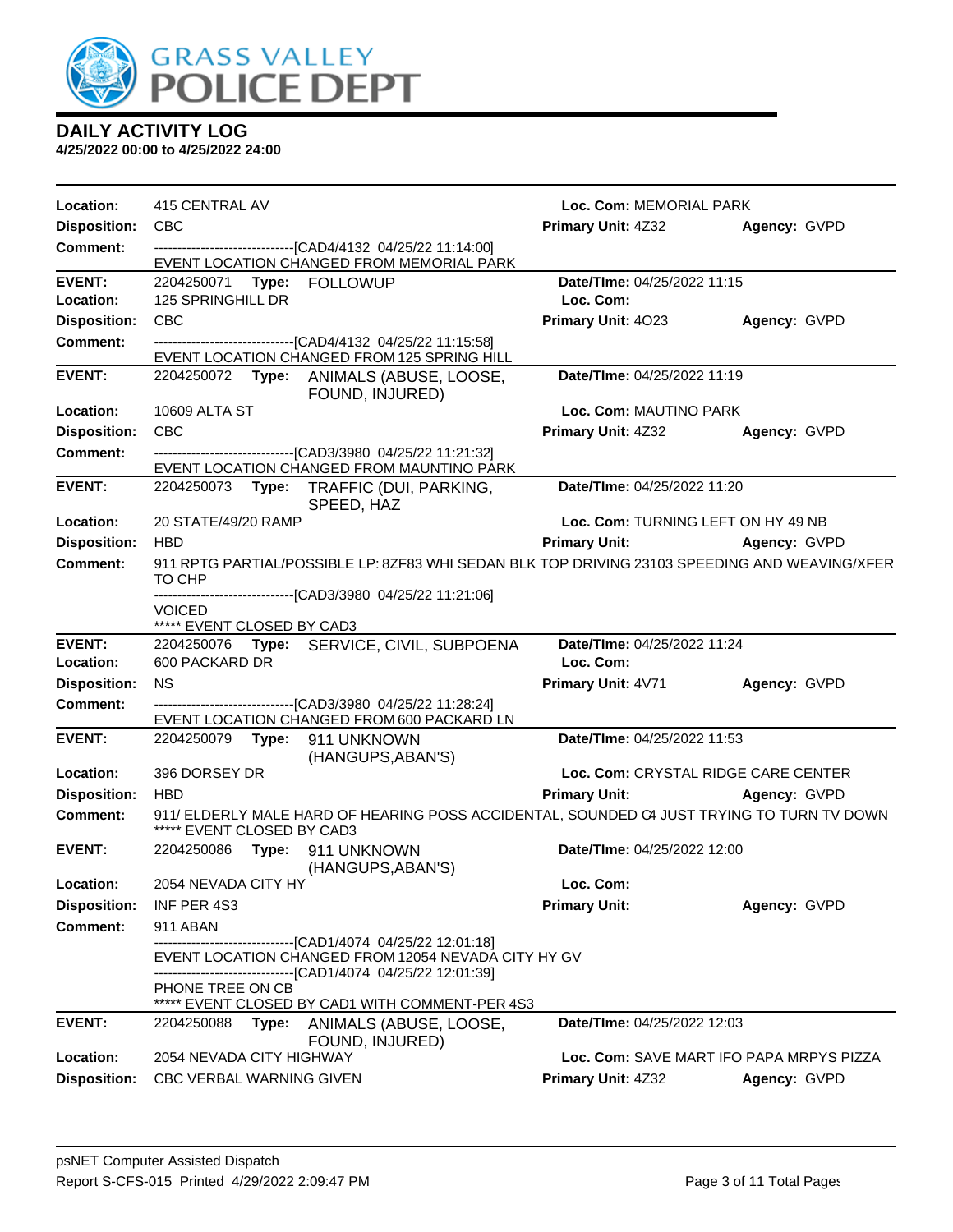

| Comment:            | RP RPTS SMALLER DOG WEARING A SWEATER IN A WHITE SEDAN, LIC:7TNJ372. DOG IS RUNNING FROM<br>WINDOW TO WINDOW, SEEMS IN DISTRESS. HAS BEEN THERE FOR APPROX 20 MINS, RP ADVISED THE REG<br>OWNER MIGHT BE IN THE NAIL SALON.<br>-------------------------------[CAD4/4132 04/25/22 12:03:37] |       |                                                                                                                                                                                                                                                                                                                                                           |                               |              |
|---------------------|---------------------------------------------------------------------------------------------------------------------------------------------------------------------------------------------------------------------------------------------------------------------------------------------|-------|-----------------------------------------------------------------------------------------------------------------------------------------------------------------------------------------------------------------------------------------------------------------------------------------------------------------------------------------------------------|-------------------------------|--------------|
|                     |                                                                                                                                                                                                                                                                                             |       | CALLER IS CONCERNED DOG WILL OVERHEAT.                                                                                                                                                                                                                                                                                                                    |                               |              |
| <b>EVENT:</b>       |                                                                                                                                                                                                                                                                                             |       | 2204250089 Type: WELFARE CHECK                                                                                                                                                                                                                                                                                                                            | Date/TIme: 04/25/2022 12:03   |              |
| Location:           | <b>BANK ST/SO AUBURN ST</b>                                                                                                                                                                                                                                                                 |       |                                                                                                                                                                                                                                                                                                                                                           | Loc. Com: INF BOOK TOWN BOOKS |              |
| <b>Disposition:</b> | <b>CBC</b>                                                                                                                                                                                                                                                                                  |       |                                                                                                                                                                                                                                                                                                                                                           | <b>Primary Unit: 4023</b>     | Agency: GVPD |
| <b>Comment:</b>     |                                                                                                                                                                                                                                                                                             |       | RP REQG CHECK ON ELDERLY FEMALE BLK/WHI FLEECE JACKET AND HAS WALKER THAT DID NOT APPEAR<br>TO BE FEELING WELL. RP DOES NOT THINK SHE NEEDS AN AMBULANCE.                                                                                                                                                                                                 |                               |              |
|                     | DONNA AND TOOK HER HOME. CBC                                                                                                                                                                                                                                                                |       | JUAN OSPINA (DIRECTOR OF SOCIAL SERVICES) WAS ON SCENE INSIDE SAFEWAY AND RECOGNIZED                                                                                                                                                                                                                                                                      |                               |              |
| <b>EVENT:</b>       |                                                                                                                                                                                                                                                                                             |       | 2204250090 Type: TRAFFIC ACCIDENT                                                                                                                                                                                                                                                                                                                         | Date/TIme: 04/25/2022 12:08   |              |
| Location:           | EA MAIN ST/BRENTWOOD DR                                                                                                                                                                                                                                                                     |       |                                                                                                                                                                                                                                                                                                                                                           | Loc. Com:                     |              |
| <b>Disposition:</b> | MERGED 2204250091                                                                                                                                                                                                                                                                           |       |                                                                                                                                                                                                                                                                                                                                                           | <b>Primary Unit: 4S3</b>      | Agency: GVPD |
| <b>Comment:</b>     | FLAG DOWN FOR A POSS TC                                                                                                                                                                                                                                                                     |       | --------------------------------[CAD3/3980 04/25/22 12:08:38]<br>EVENT LOCATION CHANGED FROM E MAIN/BRENTWOOD                                                                                                                                                                                                                                             |                               |              |
| <b>EVENT:</b>       |                                                                                                                                                                                                                                                                                             |       | ***** EVENT CLOSED BY CAD3 WITH COMMENT-2204250091                                                                                                                                                                                                                                                                                                        | Date/TIme: 04/25/2022 12:10   |              |
| Location:           | SIERRA COLLEGE DR/EA MAIN ST                                                                                                                                                                                                                                                                |       | 2204250091 Type: TRAFFIC ACCIDENT                                                                                                                                                                                                                                                                                                                         | Loc. Com:                     |              |
| <b>Disposition:</b> | <b>RPT</b>                                                                                                                                                                                                                                                                                  |       |                                                                                                                                                                                                                                                                                                                                                           | <b>Primary Unit: 4S3</b>      | Agency: GVPD |
| Case No:            | G2201023                                                                                                                                                                                                                                                                                    |       |                                                                                                                                                                                                                                                                                                                                                           |                               |              |
| Comment:            | HAS CAUSED A FEW CRASHES IN GV.<br>MERGED 2204250090 TYPE: TA<br>RP:                                                                                                                                                                                                                        |       | RP ONSCENE WITH A TA, TWO VEHS INVOLVED, A GRY F50 2015 AND A 2016 FORD ESCAPE RED, NEG<br>INJURY. RP RPTS VEH CRASH WAS CAUSED BY A SUS VEH:<br>SILVER VOLVO WMA W/ LONGER HAIR LIC: 7YUN588. SUS VEH NO LONGER ONSCENE. RP ADVISED SUS VEH<br>------------------------------[MERGED CAD3/3980 04/25/2022 12:11:26]<br>LOCATION: EA MAIN ST/BRENTWOOD DR |                               |              |
|                     |                                                                                                                                                                                                                                                                                             |       | COMMENTS: FLAG DOWN FOR A POSS TC----------------------------------[CAD3/3980 04/25/22 12:08:38]<br>EVENT LOCATION CHANGED FROM E MAIN/BRENTWOOD<br>-------------------------------[CAD3/3980 04/25/22 12:25:03]<br>ISSUED CASE# G2201023 FOR AGENCY GVPD by UNIT 4S3                                                                                     |                               |              |
| <b>EVENT:</b>       |                                                                                                                                                                                                                                                                                             |       | 2204250094 Type: COMMUNITY POLICING<br><b>ACTION</b>                                                                                                                                                                                                                                                                                                      | Date/TIme: 04/25/2022 12:13   |              |
| Location:           | <b>GATES PLACE</b>                                                                                                                                                                                                                                                                          |       |                                                                                                                                                                                                                                                                                                                                                           | Loc. Com:                     |              |
| <b>Disposition:</b> | CBC 98T                                                                                                                                                                                                                                                                                     |       |                                                                                                                                                                                                                                                                                                                                                           | Primary Unit: 4017            | Agency: GVPD |
| <b>Comment:</b>     | <b>WOODED AREA</b>                                                                                                                                                                                                                                                                          |       |                                                                                                                                                                                                                                                                                                                                                           |                               |              |
| <b>EVENT:</b>       | 2204250100                                                                                                                                                                                                                                                                                  | Type: | <b>COMMUNITY POLICING</b><br><b>ACTION</b>                                                                                                                                                                                                                                                                                                                | Date/TIme: 04/25/2022 12:33   |              |
| <b>Disposition:</b> | <b>CBC</b>                                                                                                                                                                                                                                                                                  |       |                                                                                                                                                                                                                                                                                                                                                           | Primary Unit: 4017            | Agency: GVPD |
| <b>Comment:</b>     |                                                                                                                                                                                                                                                                                             |       |                                                                                                                                                                                                                                                                                                                                                           |                               |              |
| <b>EVENT:</b>       | 2204250103                                                                                                                                                                                                                                                                                  | Type: | <b>ASSAULTS, BATTERY (415)</b><br>PHYSICAL)                                                                                                                                                                                                                                                                                                               | Date/TIme: 04/25/2022 12:43   |              |
| Location:           | <b>GRASS VALLEY</b>                                                                                                                                                                                                                                                                         |       |                                                                                                                                                                                                                                                                                                                                                           | Loc. Com:                     |              |
| <b>Disposition:</b> | <b>CBC</b>                                                                                                                                                                                                                                                                                  |       |                                                                                                                                                                                                                                                                                                                                                           | Primary Unit: 4021            | Agency: GVPD |
| <b>Comment:</b>     |                                                                                                                                                                                                                                                                                             |       | RP REFUSING TO GIVE MUCH INFO AND CALLING FOR A FRIEND. RPTG COLD ASSAULT RPT AND REQG 1021                                                                                                                                                                                                                                                               |                               |              |
| <b>EVENT:</b>       | 2204250104                                                                                                                                                                                                                                                                                  | Type: | 911 UNKNOWN<br>(HANGUPS, ABAN'S)                                                                                                                                                                                                                                                                                                                          | Date/TIme: 04/25/2022 12:45   |              |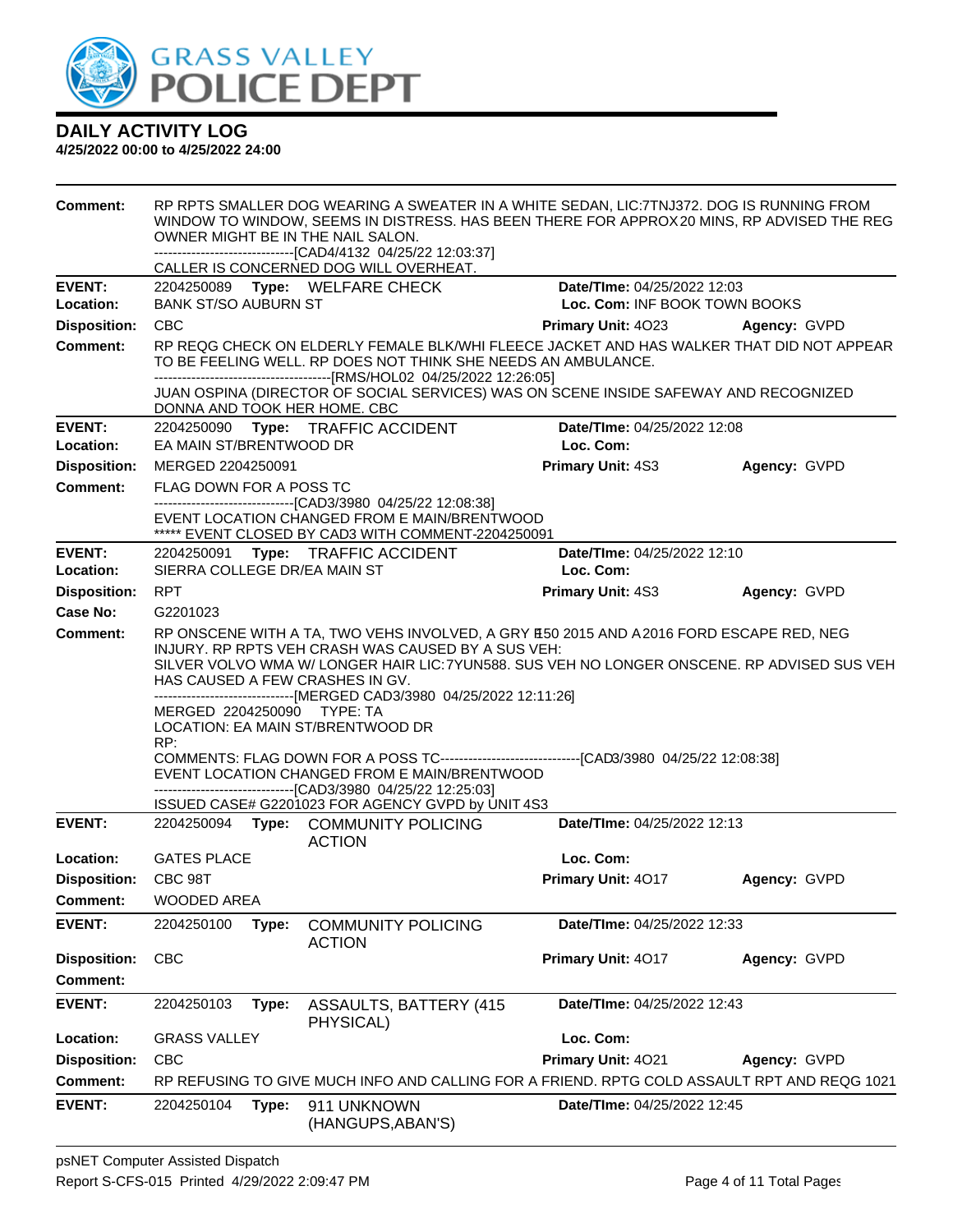

**4/25/2022 00:00 to 4/25/2022 24:00**

| Location:                  | SIERRA COLLEGE DR/RIDGE RD                             |                                                                                                                                                                                                                                                       | Loc. Com:                                |              |
|----------------------------|--------------------------------------------------------|-------------------------------------------------------------------------------------------------------------------------------------------------------------------------------------------------------------------------------------------------------|------------------------------------------|--------------|
| <b>Disposition:</b>        | <b>HBD</b>                                             |                                                                                                                                                                                                                                                       | <b>Primary Unit:</b>                     | Agency: GVPD |
| <b>Comment:</b>            | 911 HANGUP                                             |                                                                                                                                                                                                                                                       |                                          |              |
|                            |                                                        | -------------------------------[CAD1/4074 04/25/22 12:46:07]<br>EVENT LOCATION CHANGED FROM LAT:39.23097000 LONG: -121.04703 GRASS VALLEY<br>-------------------------------[CAD1/4074_04/25/22 12:46:19]                                             |                                          |              |
|                            | ON CB ADV C4, ACCIDENTAL<br>***** EVENT CLOSED BY CAD1 |                                                                                                                                                                                                                                                       |                                          |              |
| <b>EVENT:</b>              |                                                        | 2204250110 Type: PUBLIC RELATION CONTACT                                                                                                                                                                                                              | Date/TIme: 04/25/2022 12:55              |              |
| Location:                  | 1262 SUTTON WY                                         |                                                                                                                                                                                                                                                       | Loc. Com: HOSPITALITY HOUSE 530 271 7144 |              |
| <b>Disposition:</b>        | CBC 98T, ALL CLEARED                                   |                                                                                                                                                                                                                                                       | <b>Primary Unit: 4017</b>                | Agency: GVPD |
| <b>Comment:</b>            | CLEARANCE FOR 5, ONE WITH NO DOB                       |                                                                                                                                                                                                                                                       |                                          |              |
| <b>EVENT:</b><br>Location: | 2204250113 Type: FOLLOWUP<br>134 IRON HORSE PL         |                                                                                                                                                                                                                                                       | Date/TIme: 04/25/2022 13:04<br>Loc. Com: |              |
| <b>Disposition:</b>        | PEN VM LEFT                                            |                                                                                                                                                                                                                                                       | Primary Unit: 4024 Agency: GVPD          |              |
| <b>Comment:</b>            | THE REG OWNER OF THE VEH.                              | RP HAS A TOY4RUNNER, 2018, WHITE. SAYS GF HAS VEH REFUSING TO RETURN THE VEH TO THE RP. RP IS<br>---------------------------[CAD4/4132_04/25/22 13:05:32]                                                                                             |                                          |              |
|                            | RELATED TO EVENT#2204240024                            |                                                                                                                                                                                                                                                       |                                          |              |
| <b>EVENT:</b>              |                                                        | 2204250120 Type: ANIMALS (ABUSE, LOOSE,<br>FOUND, INJURED)                                                                                                                                                                                            | Date/TIme: 04/25/2022 13:36              |              |
| Location:                  | 415 CENTRAL AV                                         |                                                                                                                                                                                                                                                       | Loc. Com: PARK AREA                      |              |
| <b>Disposition:</b>        | <b>CBC OWNED ANIMAL</b>                                |                                                                                                                                                                                                                                                       | Primary Unit: 4Z32                       | Agency: GVPD |
| Comment:                   |                                                        | CALLER HAS QUESTIONS ABOUT A FERAL CAT SHE FOUND THAT NEEDS MEDICAL ATTENTION.                                                                                                                                                                        |                                          |              |
| <b>EVENT:</b>              | 2204250126                                             | Type: COMMUNITY POLICING<br><b>ACTION</b>                                                                                                                                                                                                             | Date/TIme: 04/25/2022 13:59              |              |
| Location:                  | 880 SUTTON WY                                          |                                                                                                                                                                                                                                                       | Loc. Com: WALGREENS                      |              |
| <b>Disposition:</b>        | CBC 98T                                                |                                                                                                                                                                                                                                                       | Primary Unit: 4017                       | Agency: GVPD |
| <b>Comment:</b>            |                                                        | --------------------------------[CAD1/4074 04/25/22 14:00:45]<br>EVENT LOCATION CHANGED FROM 880 SUTTON WY                                                                                                                                            |                                          |              |
| <b>EVENT:</b>              |                                                        | 2204250128 Type: TRAFFIC (DUI, PARKING,<br>SPEED, HAZ                                                                                                                                                                                                 | Date/TIme: 04/25/2022 14:00              |              |
| Location:                  | EA MAIN ST/STEWART ST                                  |                                                                                                                                                                                                                                                       | Loc. Com:                                |              |
| <b>Disposition:</b>        | CBC FU TO CONT                                         |                                                                                                                                                                                                                                                       | Primary Unit: 4S3                        | Agency: GVPD |
| Comment:                   | <b>PARKING ISSUE</b>                                   |                                                                                                                                                                                                                                                       |                                          |              |
|                            |                                                        | ------------------------------[CAD1/4074 04/25/22 14:00:50]<br>EVENT LOCATION CHANGED FROM E MAIN/STEWART                                                                                                                                             |                                          |              |
| <b>EVENT:</b>              |                                                        | 2204250131 Type: DISTURBANCE (NOISE,<br>MUSIC, VERBAL, BARKI                                                                                                                                                                                          | Date/TIme: 04/25/2022 14:09              |              |
| Location:                  | 2056 NEVADA CITY HY                                    |                                                                                                                                                                                                                                                       | Loc. Com: BLUE MOON APPRL                |              |
| <b>Disposition:</b>        | <b>GOA</b>                                             |                                                                                                                                                                                                                                                       | Primary Unit: 4024                       | Agency: GVPD |
| <b>Comment:</b>            |                                                        | 911 CALLER ADVISED WHITE FEMALE ADULT WITH BROWN HAIR, JEANS, GLASSES, APPROX5'6 - YELLING AT<br>STORE EMPLOYEES - HAS COME BACK INTO THE STORE 3 TIMES, YELLING. WAS ASKED TO LEAVE.<br>-------------------------------[CAD4/4132 04/25/22 14:09:22] |                                          |              |
|                            | VERBAL ONLY AT THIS TIME                               | --------------------------------[CAD4/4132 04/25/22 14:31:36]<br>ADDITIONAL CALLER WANTS TO SPEAK WITH SOMEONE REGARDING INCIDENT                                                                                                                     |                                          |              |
| <b>EVENT:</b>              | 2204250132 Type: FOLLOWUP                              |                                                                                                                                                                                                                                                       | <b>Date/Time: 04/25/2022 14:11</b>       |              |
| Location:                  | 129 S AUBURN ST                                        |                                                                                                                                                                                                                                                       | Loc. Com: GRASS VALLEY POLICE DEPARTMENT |              |
| <b>Disposition:</b>        | <b>CBC</b>                                             |                                                                                                                                                                                                                                                       | Primary Unit: 4021                       | Agency: GVPD |
| <b>Comment:</b>            |                                                        | CALLER HAS ITEMS INSIDE A VEHICLE THAT WAS TOWED. CALLER IS NOT THE REG OWNER, REQ 10-21.                                                                                                                                                             |                                          |              |

psNET Computer Assisted Dispatch Report S-CFS-015 Printed 4/29/2022 2:09:47 PM Page 5 of 11 Total Pages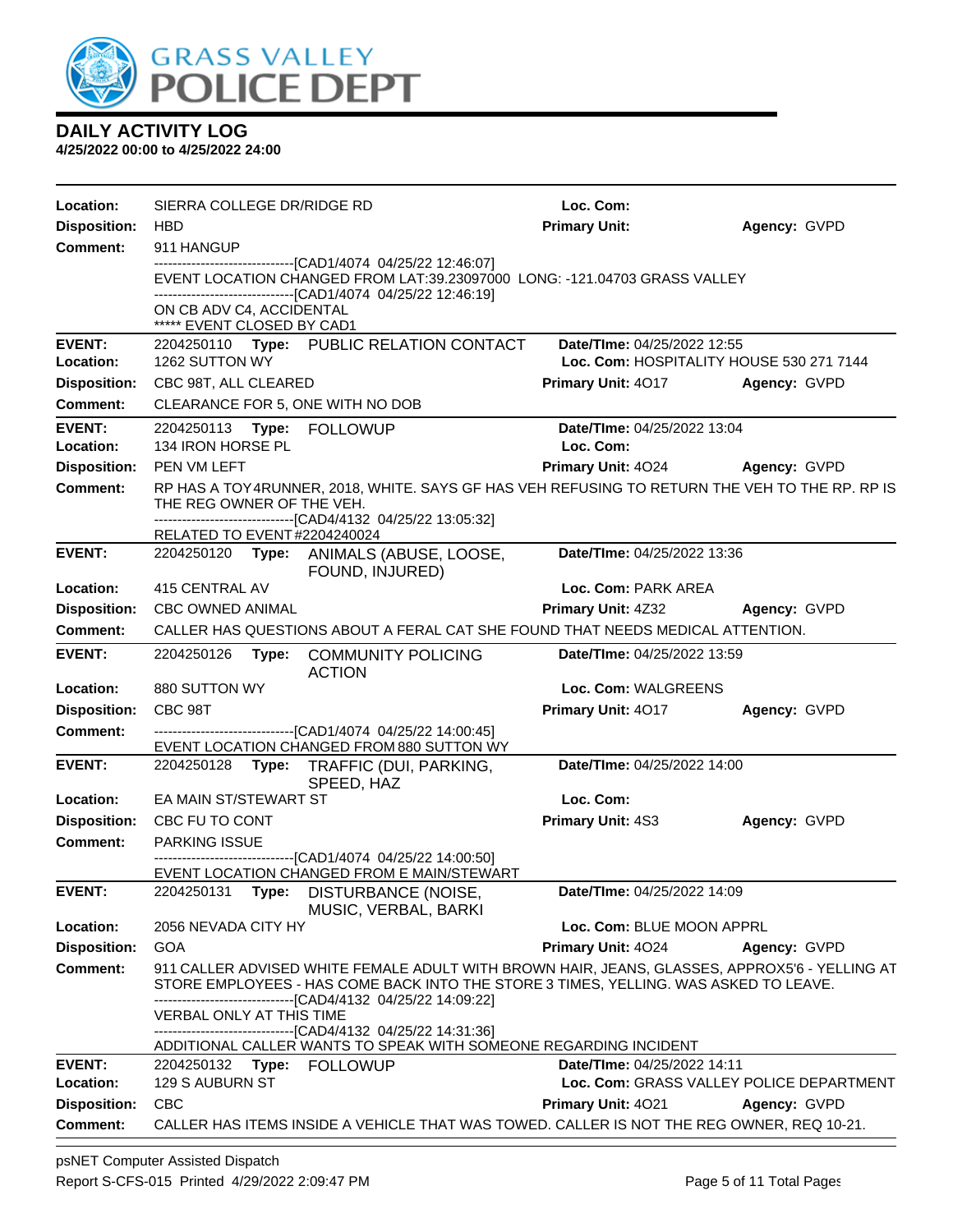

**4/25/2022 00:00 to 4/25/2022 24:00**

| EVENT:                                 | 2204250133                   | Type: | <b>COMMUNITY POLICING</b><br><b>ACTION</b>                                                                 | <b>Date/Time: 04/25/2022 14:12</b>                                                                                                                                                     |                                           |
|----------------------------------------|------------------------------|-------|------------------------------------------------------------------------------------------------------------|----------------------------------------------------------------------------------------------------------------------------------------------------------------------------------------|-------------------------------------------|
| <b>Disposition:</b><br><b>Comment:</b> | CBC 98T                      |       |                                                                                                            | Primary Unit: 4017                                                                                                                                                                     | Agency: GVPD                              |
| <b>EVENT:</b>                          | 2204250134                   | Type: | DISTURBANCE (NOISE,<br>MUSIC, VERBAL, BARKI                                                                | Date/TIme: 04/25/2022 14:19                                                                                                                                                            |                                           |
| Location:                              | 228 SUTTON WY # 234          |       |                                                                                                            | Loc. Com: OAK RIDGE APTS BLDG M                                                                                                                                                        |                                           |
| <b>Disposition:</b>                    | CBC 98M                      |       |                                                                                                            | Primary Unit: 4017                                                                                                                                                                     | Agency: GVPD                              |
| <b>Comment:</b>                        |                              |       | --------------------------------[CAD4/4132 04/25/22 14:22:09]                                              | RP RPTS 415 BTWN MALE AND FEMALE. PER RP VERBAL ONLY AND HAS BEEN GOING ON FOR A FEW DAYS.<br>INVOLVED IS A WFA LSW ALL BLK, GLASSES, TAN BOOTS AND A WMA CAMO SHORTS AND TAN T-SHIRT. |                                           |
|                                        |                              |       | -----------------[CAD1/4074_04/25/22 14:43:24]                                                             | RP DOESN'T HAVE THE APT NUMBER BUT ADVISED ITS THE MIDDLE UNIT OF BLDG M.                                                                                                              |                                           |
|                                        |                              |       | EVENT LOCATION CHANGED FROM 228 SUTTON WY GV<br>------------------------------[4O17/MDT 04/25/22 14:44]    |                                                                                                                                                                                        |                                           |
|                                        | PEACEFUL.                    |       |                                                                                                            | XRAY NO LONGER ON SCENE, MALE HALF ADVISED TO CALL DISPATCH IF SHE RETURNS AND HIS NOT                                                                                                 |                                           |
| <b>EVENT:</b>                          | 2204250138                   | Type: | 911 UNKNOWN<br>(HANGUPS, ABAN'S)                                                                           | Date/TIme: 04/25/2022 14:26                                                                                                                                                            |                                           |
| Location:                              | 148 OLYMPIA PARK RD          |       |                                                                                                            | Loc. Com:                                                                                                                                                                              |                                           |
| <b>Disposition:</b>                    | <b>CBC SECURE UNK REASON</b> |       |                                                                                                            | Primary Unit: 4023                                                                                                                                                                     | Agency: GVPD                              |
| <b>Comment:</b>                        | 911 ABAND                    |       |                                                                                                            |                                                                                                                                                                                        |                                           |
|                                        |                              |       | -----------------------[CAD1/4074_04/25/22_14:40:03]<br>EVENT LOCATION CHANGED FROM 142 OLYMPIA PARK RD GV |                                                                                                                                                                                        |                                           |
| <b>EVENT:</b>                          | 2204250139 Type:             |       | 911 UNKNOWN<br>(HANGUPS, ABAN'S)                                                                           | Date/TIme: 04/25/2022 14:28                                                                                                                                                            |                                           |
| Location:                              | 155 GLASSON WY               |       |                                                                                                            |                                                                                                                                                                                        | Loc. Com: SIERRA NEVADA MEMORIAL HOSPITAL |
| <b>Disposition:</b>                    | <b>INF PER 4017</b>          |       |                                                                                                            | <b>Primary Unit:</b>                                                                                                                                                                   | Agency: GVPD                              |
| <b>Comment:</b>                        | 911 ACCIDENTAL               |       | ***** EVENT CLOSED BY CAD1 WITH COMMENT-PER 4O17                                                           |                                                                                                                                                                                        |                                           |
| <b>EVENT:</b>                          | 2204250147                   | Type: | <b>SUBJECT STOP</b>                                                                                        | Date/TIme: 04/25/2022 14:50                                                                                                                                                            |                                           |
| Location:                              | 900 BLK SUTTON               |       |                                                                                                            | Loc. Com:                                                                                                                                                                              |                                           |
| <b>Disposition:</b>                    | <b>CBC</b>                   |       |                                                                                                            | Primary Unit: 4017                                                                                                                                                                     | Agency: GVPD                              |
| Comment:                               | OW <sub>5</sub>              |       |                                                                                                            |                                                                                                                                                                                        |                                           |
| <b>EVENT:</b>                          | 2204250148                   | Type: | 911 UNKNOWN<br>(HANGUPS, ABAN'S)                                                                           | Date/TIme: 04/25/2022 14:59                                                                                                                                                            |                                           |
| Location:                              |                              |       | LAT: 39.21920100 LONG: -121.052352                                                                         | Loc. Com:                                                                                                                                                                              |                                           |
| <b>Disposition:</b>                    | INF LOG PER 4015             |       |                                                                                                            | <b>Primary Unit:</b>                                                                                                                                                                   | Agency: GVPD                              |
| <b>Comment:</b>                        |                              |       | 911 OPEN LINE, POSS POCKET DIAL BY CHILD<br>EVENT CLOSED BY CAD1 WITH COMMENT-LOG PER 4015                 |                                                                                                                                                                                        |                                           |
| EVENT:<br>Location:                    | 149 JOYCE DR                 |       | 2204250153 Type: PUBLIC RELATION CONTACT                                                                   | Date/TIme: 04/25/2022 15:18<br>Loc. Com:                                                                                                                                               |                                           |
| <b>Disposition:</b>                    | CBC 98M                      |       |                                                                                                            | Primary Unit: 4023                                                                                                                                                                     | Agency: GVPD                              |
| <b>Comment:</b>                        |                              |       | -------------------------------[4O23/MDT 04/25/22 15:46]                                                   | REQ 10-21 REQ QUESTIONS ABOUT PERSONAL PROTECTION FOR TRANSIENTS.                                                                                                                      |                                           |
|                                        |                              |       |                                                                                                            | PROVIDED RP WITH NEVADA COUNTY RESOURCES FOR RESIDENTIAL RELOCATION. CBC                                                                                                               |                                           |
| <b>EVENT:</b>                          | 2204250155                   |       | Type: EXTRA PATROL                                                                                         | Date/TIme: 04/25/2022 15:29                                                                                                                                                            |                                           |
| <b>Disposition:</b><br><b>Comment:</b> | CBC 98T                      |       |                                                                                                            | Primary Unit: 4017                                                                                                                                                                     | Agency: GVPD                              |
| <b>EVENT:</b>                          | 2204250158                   | Type: | <b>SUBJECT STOP</b>                                                                                        | Date/TIme: 04/25/2022 15:42                                                                                                                                                            |                                           |
| Location:                              | 2094 NEVADA CITY HY          |       |                                                                                                            | Loc. Com: DUTCH BROTHERS BUS STOP                                                                                                                                                      |                                           |

psNET Computer Assisted Dispatch Report S-CFS-015 Printed 4/29/2022 2:09:47 PM Page 6 of 11 Total Pages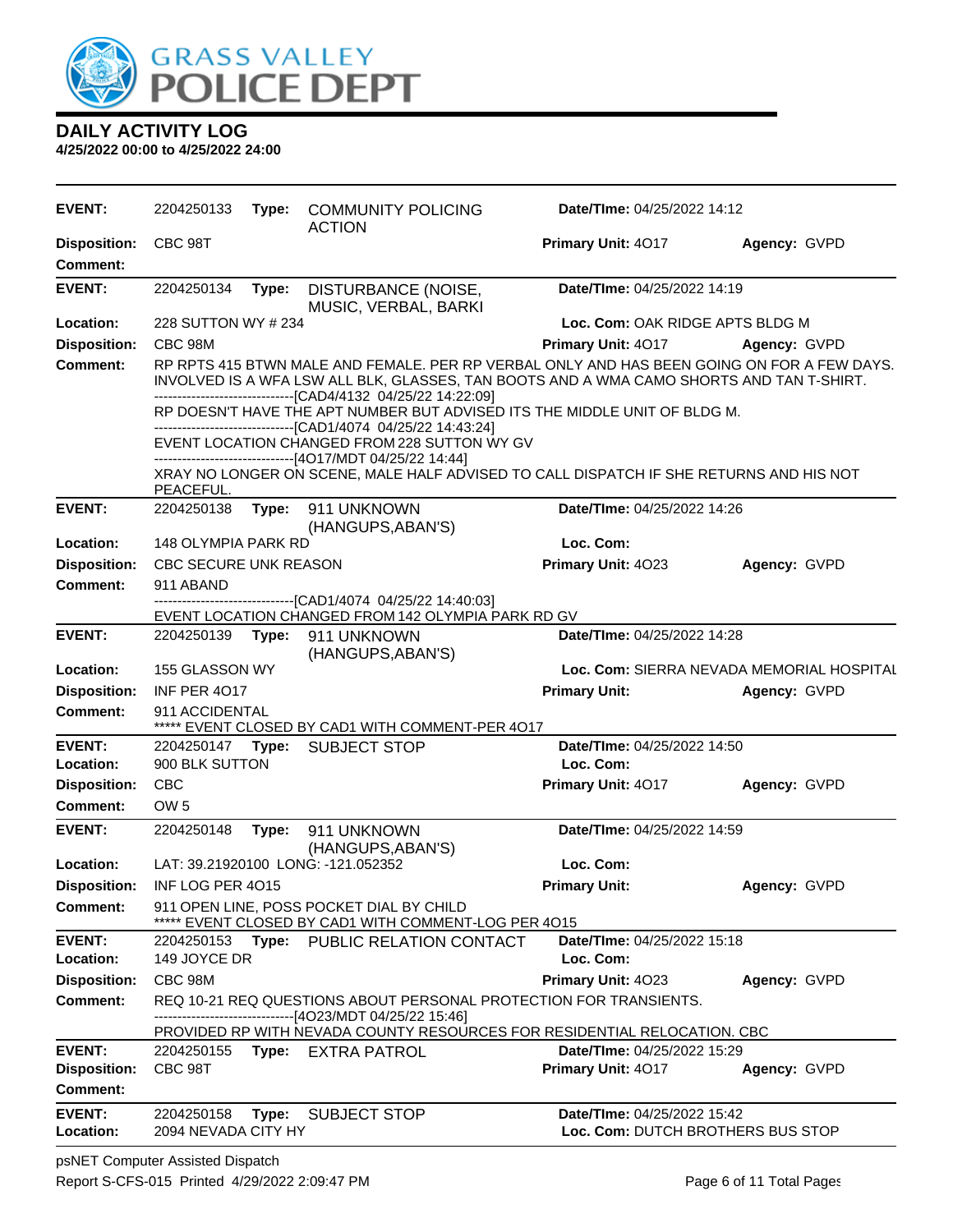

| <b>Disposition:</b>         | CBC HBD NEG F AT THIS TIME 98 T                                                                                                                                                                                                                                                                                                                                                  | Primary Unit: 4017                       | Agency: GVPD |
|-----------------------------|----------------------------------------------------------------------------------------------------------------------------------------------------------------------------------------------------------------------------------------------------------------------------------------------------------------------------------------------------------------------------------|------------------------------------------|--------------|
| <b>Comment:</b>             | <b>FLAGGE DDOWN</b><br>------------------------------[CAD1/4074_04/25/22 15:44:22]                                                                                                                                                                                                                                                                                               |                                          |              |
|                             | EVENT LOCATION CHANGED FROM BUS STOP DUTCH BROS                                                                                                                                                                                                                                                                                                                                  |                                          |              |
| <b>EVENT:</b>               | 2204250159<br>Type: SUSPICIOUS CIRCUMSTANCE<br>(VEHICLE, PERSON                                                                                                                                                                                                                                                                                                                  | Date/TIme: 04/25/2022 15:43              |              |
| Location:                   | TOWN TALK RD/BRUNSWICK RD                                                                                                                                                                                                                                                                                                                                                        | Loc. Com:                                |              |
| <b>Disposition:</b>         | AST                                                                                                                                                                                                                                                                                                                                                                              | Primary Unit: 1P51                       | Agency: GVPD |
| Case No:                    | G2201024                                                                                                                                                                                                                                                                                                                                                                         |                                          |              |
| <b>Comment:</b>             | 911 CHP TRANSFER SUBJ CURRENTLY DUMPING ITEMS OUT OF TAN FORD VAN W/ A DUMP TRAILER<br>ATTACHED. ITEMS INCLUDE BLANKETS AND PLASTIC TUBS.<br>-------------------------------[CAD3/3980 04/25/22 15:44:54]<br>SUBJ DESC OLDER W/ TANK TOP AND PONYTAIL<br>--------------------------------[CAD3/3980 04/25/22 16:00:03]                                                           |                                          |              |
|                             | ISSUED CASE# G2201024 FOR AGENCY GVPD by UNIT 4O17                                                                                                                                                                                                                                                                                                                               |                                          |              |
| <b>EVENT:</b>               | 2204250160 Type: 911 UNKNOWN                                                                                                                                                                                                                                                                                                                                                     | Date/TIme: 04/25/2022 15:45              |              |
| Location:                   | (HANGUPS, ABAN'S)<br>2054 NEVADA CITY HIGHWAY                                                                                                                                                                                                                                                                                                                                    | Loc. Com: SAVEMART                       |              |
| <b>Disposition:</b>         | INF LOG PER 4015                                                                                                                                                                                                                                                                                                                                                                 | <b>Primary Unit:</b>                     | Agency: GVPD |
| <b>Comment:</b>             | 911 ABAN                                                                                                                                                                                                                                                                                                                                                                         |                                          |              |
|                             | -------------------------[CAD3/3980 04/25/22 15:46:51]<br><b>NEG ANSWER ON CB</b><br>***** EVENT CLOSED BY CAD1 WITH COMMENT-LOG PER 4015                                                                                                                                                                                                                                        |                                          |              |
| <b>EVENT:</b>               | <b>SUSPICIOUS CIRCUMSTANCE</b><br>2204250163<br>Type:<br>(VEHICLE, PERSON                                                                                                                                                                                                                                                                                                        | Date/TIme: 04/25/2022 15:58              |              |
| Location:                   | 415 CENTRAL AV                                                                                                                                                                                                                                                                                                                                                                   | Loc. Com: MEMORIAL PARK                  |              |
| <b>Disposition:</b>         | <b>CBC</b>                                                                                                                                                                                                                                                                                                                                                                       | <b>Primary Unit: 4021</b>                | Agency: GVPD |
| <b>Comment:</b>             | TOOK PLACE ON SATURDAY AROUND 1830 HRS, CALLER HAS CONCERNS ABOUT A WHITE FORD SUV, LIC:<br>4XJT104 - THAT WAS PARKED IN FRONT OF THE KID'S PLAY AREA, WATCHING. REQ A 10-21.                                                                                                                                                                                                    |                                          |              |
| <b>EVENT:</b>               | 2204250167<br>Type: EXTRA PATROL                                                                                                                                                                                                                                                                                                                                                 | Date/TIme: 04/25/2022 16:08              |              |
| <b>Disposition:</b>         | <b>CBC</b>                                                                                                                                                                                                                                                                                                                                                                       | Primary Unit: 4017                       | Agency: GVPD |
| Comment:                    |                                                                                                                                                                                                                                                                                                                                                                                  |                                          |              |
| <b>EVENT:</b>               | 2204250172<br><b>CITIZEN ASSIST (CIVIL</b><br>Type:<br>STANDBY'S, LOCKOUT                                                                                                                                                                                                                                                                                                        | Date/TIme: 04/25/2022 16:35              |              |
| Location:                   | 1262 SUTTON WY                                                                                                                                                                                                                                                                                                                                                                   | Loc. Com: HOSPITALITY HOUSE 530 271 7144 |              |
| <b>Disposition:</b>         | <b>CBC</b>                                                                                                                                                                                                                                                                                                                                                                       | <b>Primary Unit: 4S3</b>                 | Agency: GVPD |
| <b>Comment:</b>             | <b>CLEARANCE</b>                                                                                                                                                                                                                                                                                                                                                                 |                                          |              |
| <b>EVENT:</b>               | 2204250178 Type: TRAFFIC ACCIDENT                                                                                                                                                                                                                                                                                                                                                | Date/TIme: 04/25/2022 17:18              |              |
| Location:                   | 105 NEAL ST                                                                                                                                                                                                                                                                                                                                                                      | Loc. Com: SAFEWAY                        |              |
| <b>Disposition:</b>         | <b>RPT</b>                                                                                                                                                                                                                                                                                                                                                                       | Primary Unit: 4023                       | Agency: GVPD |
| Case No:<br><b>Comment:</b> | G2201025<br>RP AT GVPD TO RPT COLD20002 OCC'D APROX 30 MINS AGO. RP IN A GRY HYUNDAI SANTA FE. LP7NOB407.<br>SUS HAD A GRY NISSAN FRONTIER, LP8V82493. RP STATES SUBJ CLIPPED RPS CAR, RP FOLLOWED AND<br>HONKED AND YELLED BUT SUBJ CONTINUED ON HER WAY.<br>-------------------------------[CAD1/4074 04/25/22 17:40:35]<br>ISSUED CASE# G2201025 FOR AGENCY GVPD by UNIT 4023 |                                          |              |
| <b>EVENT:</b>               | 2204250184<br>Type: WELFARE CHECK                                                                                                                                                                                                                                                                                                                                                | Date/TIme: 04/25/2022 18:01              |              |
| Location:                   | 867 SUTTON WY                                                                                                                                                                                                                                                                                                                                                                    | Loc. Com: SAFEWAY                        |              |
| <b>Disposition:</b>         | CBC VEH UNLOCKED                                                                                                                                                                                                                                                                                                                                                                 | Primary Unit: 4024                       | Agency: GVPD |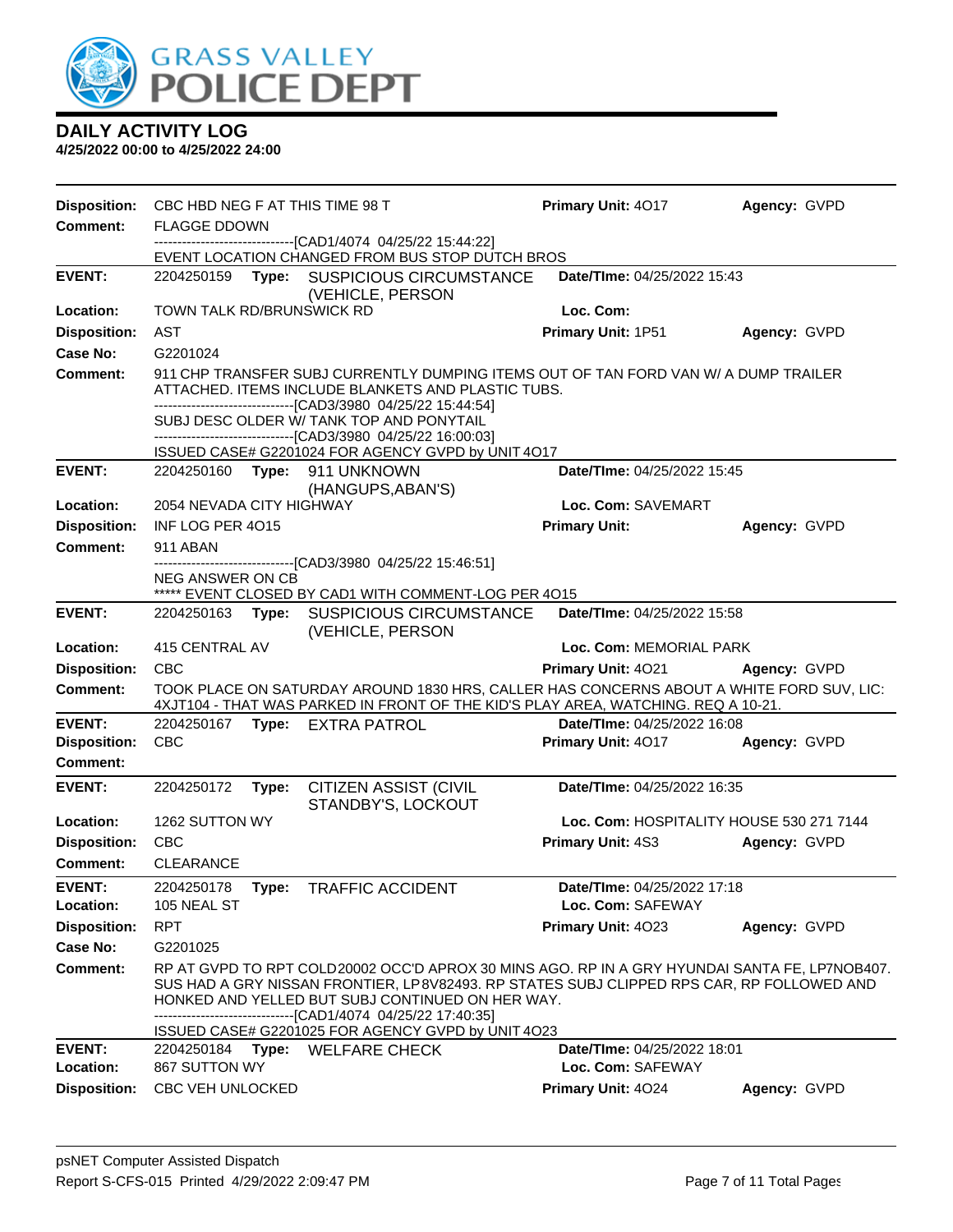

| Comment:                   | 911 RPTG HE IS WITH A DISORIENTED XRAY WHO IS LOCKED OUT OF HER VEH. VEH IS GOLD CHRYS LXI LP:<br>3XHS742. RP ADV XRAY IS ELDERLY.<br>-------------------------------[CAD2/4116 04/25/22 18:07:06]<br>CHP XFR/RP BACK ON 911 REQ ETA, INFORMED UNIT ENRT<br>-------------------------------[CAD2/4116 04/25/22 18:15:59] |  |                                                                                                                                                                                                                                                                                                             |                                          |                                    |  |
|----------------------------|--------------------------------------------------------------------------------------------------------------------------------------------------------------------------------------------------------------------------------------------------------------------------------------------------------------------------|--|-------------------------------------------------------------------------------------------------------------------------------------------------------------------------------------------------------------------------------------------------------------------------------------------------------------|------------------------------------------|------------------------------------|--|
|                            |                                                                                                                                                                                                                                                                                                                          |  | MMM TOWING ENRT, ETA20 MINS LESS, AAA LOG NUMBER 41637                                                                                                                                                                                                                                                      |                                          |                                    |  |
| <b>EVENT:</b>              | 2204250186                                                                                                                                                                                                                                                                                                               |  | Type: RESTRAINING ORDERS (TRO,<br>OAH, CUSTODY, C                                                                                                                                                                                                                                                           | Date/TIme: 04/25/2022 18:07              |                                    |  |
| Location:                  | 440 MARSHALL ST                                                                                                                                                                                                                                                                                                          |  |                                                                                                                                                                                                                                                                                                             | Loc. Com:                                |                                    |  |
| <b>Disposition:</b>        | PEN VM LEFT                                                                                                                                                                                                                                                                                                              |  |                                                                                                                                                                                                                                                                                                             | Primary Unit: 4024                       | Agency: GVPD                       |  |
| <b>Comment:</b>            |                                                                                                                                                                                                                                                                                                                          |  | RP REQ 10-21 REF RESTRAINING ORDER AND HOW IT CAN BE SERVE                                                                                                                                                                                                                                                  |                                          |                                    |  |
| <b>EVENT:</b>              | 2204250188                                                                                                                                                                                                                                                                                                               |  | Type: ALL OTHERS                                                                                                                                                                                                                                                                                            | Date/TIme: 04/25/2022 18:14              |                                    |  |
| <b>Disposition:</b>        | <b>CBC</b>                                                                                                                                                                                                                                                                                                               |  |                                                                                                                                                                                                                                                                                                             | Primary Unit: 4S1                        | Agency: GVPD                       |  |
| <b>Comment:</b>            |                                                                                                                                                                                                                                                                                                                          |  |                                                                                                                                                                                                                                                                                                             |                                          |                                    |  |
| <b>EVENT:</b>              | 2204250192                                                                                                                                                                                                                                                                                                               |  | Type: TRAFFIC (DUI, PARKING,<br>SPEED, HAZ                                                                                                                                                                                                                                                                  | Date/TIme: 04/25/2022 18:37              |                                    |  |
| Location:                  | 49/20 STATE/BRUNSWICK RD                                                                                                                                                                                                                                                                                                 |  |                                                                                                                                                                                                                                                                                                             | Loc. Com: NB                             |                                    |  |
| <b>Disposition:</b>        | <b>HBD</b>                                                                                                                                                                                                                                                                                                               |  |                                                                                                                                                                                                                                                                                                             | <b>Primary Unit:</b>                     | Agency: GVPD                       |  |
| <b>Comment:</b>            | CHAIR IN #2 LANE PER 1P6                                                                                                                                                                                                                                                                                                 |  |                                                                                                                                                                                                                                                                                                             |                                          |                                    |  |
|                            | 1039 CHP                                                                                                                                                                                                                                                                                                                 |  | ------------------------------[CAD3/4051 04/25/22 18:37:42]                                                                                                                                                                                                                                                 |                                          |                                    |  |
|                            | ------------------------------[CAD1/4074 04/25/22 18:43:26]<br>PER 4024 SOMEONE IS REMOVING THE CHAIR                                                                                                                                                                                                                    |  |                                                                                                                                                                                                                                                                                                             |                                          |                                    |  |
|                            |                                                                                                                                                                                                                                                                                                                          |  | ------------------------------[CAD1/4074_04/25/22 18:44:10]                                                                                                                                                                                                                                                 |                                          |                                    |  |
|                            | 10-39 CHP<br>***** EVENT CLOSED BY CAD1                                                                                                                                                                                                                                                                                  |  |                                                                                                                                                                                                                                                                                                             |                                          |                                    |  |
| <b>EVENT:</b>              |                                                                                                                                                                                                                                                                                                                          |  | 2204250207 Type: DOMESTIC VIOLENCE                                                                                                                                                                                                                                                                          | Date/TIme: 04/25/2022 20:21              |                                    |  |
| Location:                  | 310 S AUBURN ST # 19                                                                                                                                                                                                                                                                                                     |  |                                                                                                                                                                                                                                                                                                             |                                          | Loc. Com: AUBURN GARDEN APARTMENTS |  |
| <b>Disposition:</b>        |                                                                                                                                                                                                                                                                                                                          |  |                                                                                                                                                                                                                                                                                                             | <b>Primary Unit: 4K19</b>                | Agency: GVPD                       |  |
| <b>Comment:</b>            |                                                                                                                                                                                                                                                                                                                          |  | 911 CHP XFER RPTG DV BETWEEN RP AND GIRLFRIEND. MALE STATED "HELP ME" AND NOT ABLE TO GET<br>AWAY FROM FEMALE DUE TO FEMALE HOLDING ONTO HER. FEMALE IS CRYING IN BACKGROUND STATING<br>"PLEASE CANCEL THEM" AND "NO REASON TO CALL POLICE"<br>-------------------------------[CAD3/4051 04/25/22 20:21:22] |                                          |                                    |  |
|                            | <b>NEG WEAPONS</b>                                                                                                                                                                                                                                                                                                       |  |                                                                                                                                                                                                                                                                                                             |                                          |                                    |  |
|                            |                                                                                                                                                                                                                                                                                                                          |  | ------------------------------[CAD3/4051_04/25/22 20:21:34]                                                                                                                                                                                                                                                 |                                          |                                    |  |
|                            | FEMALE STATED BOTH SUBJS ARE HBD<br>-------------------------------[CAD3/4051 04/25/22 20:23:38]                                                                                                                                                                                                                         |  |                                                                                                                                                                                                                                                                                                             |                                          |                                    |  |
|                            | FEMALE STATED SHES CRYING BECAUSE SHE HAS PTSD AND THE MALE YELLED AT HER AND MADE HER<br><b>UPSET</b>                                                                                                                                                                                                                   |  |                                                                                                                                                                                                                                                                                                             |                                          |                                    |  |
|                            |                                                                                                                                                                                                                                                                                                                          |  | --------------------------------[CAD3/4051_04/25/22 20:23:49]<br>MALE STATING "STEP AWAY FROM ME, PLEASE GET AWAY FROM ME"                                                                                                                                                                                  |                                          |                                    |  |
| <b>EVENT:</b>              | 2204250212                                                                                                                                                                                                                                                                                                               |  | <b>Type:</b> VEH CITES, VIN, TOWS, DUI                                                                                                                                                                                                                                                                      | Date/TIme: 04/25/2022 20:57              |                                    |  |
| Location:                  |                                                                                                                                                                                                                                                                                                                          |  | EA MCKNIGHT WY/LA BARR MEADOWS RD                                                                                                                                                                                                                                                                           | Loc. Com: NEAR CHEVRON                   |                                    |  |
| <b>Disposition:</b>        | <b>HBD</b>                                                                                                                                                                                                                                                                                                               |  |                                                                                                                                                                                                                                                                                                             | <b>Primary Unit:</b>                     | Agency: GVPD                       |  |
| <b>Comment:</b>            |                                                                                                                                                                                                                                                                                                                          |  | PER CHP, 23103 VEH GRN CHEV PK 19878G2 IN AND OUT OF LANES LAST SEEN 2 AGO                                                                                                                                                                                                                                  |                                          |                                    |  |
|                            | <b>VOICED</b>                                                                                                                                                                                                                                                                                                            |  | --------------------------[CAD1/3753 04/25/22 20:58:32]                                                                                                                                                                                                                                                     |                                          |                                    |  |
|                            | ***** EVENT CLOSED BY CAD1                                                                                                                                                                                                                                                                                               |  |                                                                                                                                                                                                                                                                                                             |                                          |                                    |  |
| <b>EVENT:</b><br>Location: | 233 BENNETT ST # 3                                                                                                                                                                                                                                                                                                       |  | 2204250214 Type: WELFARE CHECK                                                                                                                                                                                                                                                                              | Date/TIme: 04/25/2022 21:03<br>Loc. Com: |                                    |  |
| <b>Disposition:</b>        | UTL                                                                                                                                                                                                                                                                                                                      |  |                                                                                                                                                                                                                                                                                                             | Primary Unit: 404                        | Agency: GVPD                       |  |
|                            |                                                                                                                                                                                                                                                                                                                          |  |                                                                                                                                                                                                                                                                                                             |                                          |                                    |  |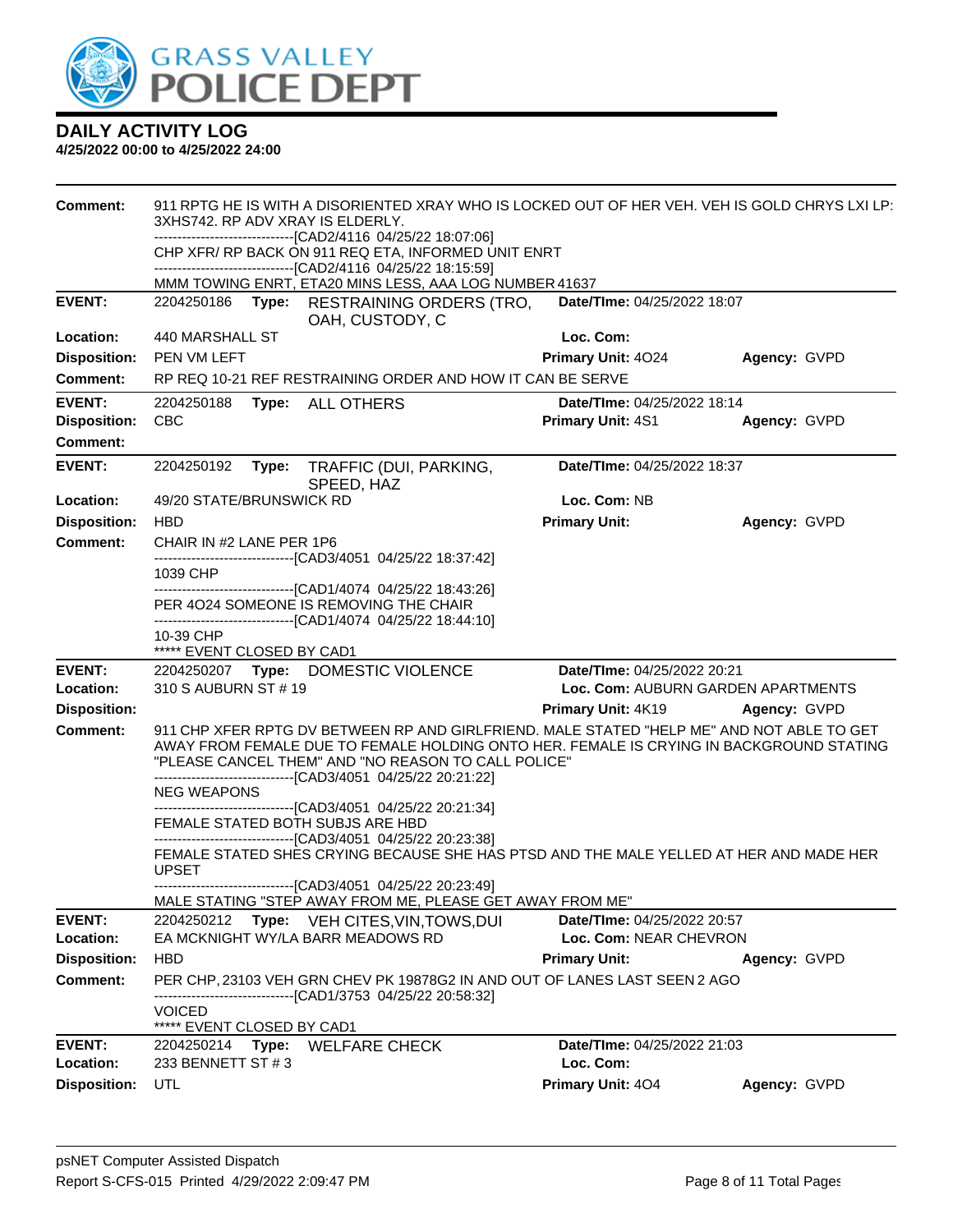

| <b>Comment:</b>            | <b>ADDRESS</b>                                                      | CHP XFER REQG WELFARE CHECK ON SON WHO ISNT ANSWERING HIS PHONE. VI HAS HISTORY OF<br>DEPRESSION, ANXIETY, AND1146 IDEATIONS. RP IS HAVING TROUBLE WITH ANSWERING QUESTIONS OR<br>------------------------------[CAD3/4051 04/25/22 21:06:13] |                                          |                     |
|----------------------------|---------------------------------------------------------------------|-----------------------------------------------------------------------------------------------------------------------------------------------------------------------------------------------------------------------------------------------|------------------------------------------|---------------------|
|                            | DRIVE, RP POSS HBD                                                  | RP STATED SHE WAS GOING TO DRIVE OVER BUT HAS A SUSPENDED LICENSE, DISPATCH ADVISED NOT TC                                                                                                                                                    |                                          |                     |
|                            |                                                                     | -------------------------------[CAD3/4051 04/25/22 21:15:23]<br>EVENT LOCATION CHANGED FROM BENNETT ST/OPHIR ST GV<br>-------------------------------[CAD1/3753_04/25/22_22:09:32]                                                            |                                          |                     |
|                            |                                                                     | ADDRESS PROVIDED BY RP DOESN'T EXIST, RP TOO HBD TO PROVIDE ANY INFO.                                                                                                                                                                         |                                          |                     |
| <b>EVENT:</b>              |                                                                     | (HANGUPS, ABAN'S)                                                                                                                                                                                                                             | Date/Time: 04/25/2022 21:18              |                     |
| Location:                  | 107 CATHERINE LN #2                                                 |                                                                                                                                                                                                                                               | Loc. Com: WOLF CREEK CARE CENTER         |                     |
| <b>Disposition:</b>        | CBC C4 PER STAFF                                                    |                                                                                                                                                                                                                                               | Primary Unit: 4K19 Agency: GVPD          |                     |
| <b>Comment:</b>            | 911 OPEN LINE NOTHING HEARD                                         |                                                                                                                                                                                                                                               |                                          |                     |
|                            | <b>BUSY ON CALLBACK</b>                                             | ------------------------------[CAD3/4051 04/25/22 21:19:30]                                                                                                                                                                                   |                                          |                     |
|                            |                                                                     | -------------------------------[CAD3/4051_04/25/22 21:34:38]                                                                                                                                                                                  |                                          |                     |
| <b>EVENT:</b>              | NO ANSWER ON 1021 TO STAFF<br>2204250220 Type: TRESPASS             |                                                                                                                                                                                                                                               | Date/TIme: 04/25/2022 21:48              |                     |
| Location:                  | 230 SO SCHOOL ST                                                    |                                                                                                                                                                                                                                               | Loc. Com:                                |                     |
| <b>Disposition:</b>        | <b>UTL</b>                                                          |                                                                                                                                                                                                                                               | Primary Unit: 4K19 Agency: GVPD          |                     |
| <b>Comment:</b>            |                                                                     | RP RPTG SHE BELIEVES MULTIPLE SUBJS ARE TRESPASSING IN RPS BACKYARD. RP DOESNT KNOW MALE<br>OR FEMALE BUT STATING SHE SAW THEM AND CAN HEAR THEM                                                                                              |                                          |                     |
|                            |                                                                     | -------------------------------[CAD3/4051_04/25/22 21:48:24]                                                                                                                                                                                  |                                          |                     |
|                            | MULTIPLE CFS FOR SAME THING                                         |                                                                                                                                                                                                                                               |                                          |                     |
| <b>EVENT:</b>              |                                                                     | 2204250221 Type: SUSPICIOUS CIRCUMSTANCE<br>(VEHICLE, PERSON                                                                                                                                                                                  | Date/TIme: 04/25/2022 21:59              |                     |
| Location:                  | 349 PLEASANT ST                                                     |                                                                                                                                                                                                                                               | Loc. Com:                                |                     |
| <b>Disposition:</b>        | <b>UTL</b>                                                          |                                                                                                                                                                                                                                               | <b>Primary Unit: 4K19</b>                | <b>Agency: GVPD</b> |
| Comment:                   | <b>REQG CHECK</b>                                                   | 911 RPTG SEEING A FLASHLIGHT BETWEEN RPS HOUSE AND HOUSE TO THE RIGHT OF RPS. SUBJ SEEN<br>HEADING TWD BACK OF HOUSE. RP TURNED ON FLOOD LIGHTS IN BACK AND DOESNT SEE ANYTHING BUT                                                           |                                          |                     |
|                            |                                                                     | -------------------------------[CAD1/3753_04/25/22_22:01:24]                                                                                                                                                                                  |                                          |                     |
| <b>EVENT:</b>              | 4K19 ADVISED                                                        | 2204250222 Type: VEH CITES, VIN, TOWS, DUI                                                                                                                                                                                                    | Date/TIme: 04/25/2022 22:04              |                     |
| Location:                  | RICHARDSON ST/BENNETT ST                                            |                                                                                                                                                                                                                                               | Loc. Com: TWDS DOWNTOWN                  |                     |
| <b>Disposition:</b>        | <b>HBD</b>                                                          |                                                                                                                                                                                                                                               | <b>Primary Unit:</b>                     | Agency: GVPD        |
| <b>Comment:</b>            |                                                                     | 911 RPTG 23152 VEH WHI CADILLAC SEDAN LIC#8SRF918 HIT DIVIDER AND WEAVING                                                                                                                                                                     |                                          |                     |
|                            |                                                                     |                                                                                                                                                                                                                                               |                                          |                     |
|                            | <b>VOICED</b>                                                       | -------------------------------[CAD1/3753_04/25/22_22:04:52]<br>------------------------------[CAD3/4051 04/25/22 22:05:00]                                                                                                                   |                                          |                     |
|                            | VEH GOT ON 49 SB                                                    |                                                                                                                                                                                                                                               |                                          |                     |
|                            | 1039 CHP                                                            | -------------------------------[CAD3/4051 04/25/22 22:06:01]                                                                                                                                                                                  |                                          |                     |
|                            | 28 COMES BACK TO TOYT LL                                            | ---------------------[CAD3/4051_04/25/22 22:06:14]                                                                                                                                                                                            |                                          |                     |
| <b>EVENT:</b><br>Location: | ***** EVENT CLOSED BY CAD1<br>2204250226<br>Type:<br>609 WE MAIN ST | <b>TRESPASS</b>                                                                                                                                                                                                                               | Date/TIme: 04/25/2022 22:28<br>Loc. Com: |                     |
| <b>Disposition:</b>        | <b>RPT</b>                                                          |                                                                                                                                                                                                                                               | Primary Unit: 4K19                       | Agency: GVPD        |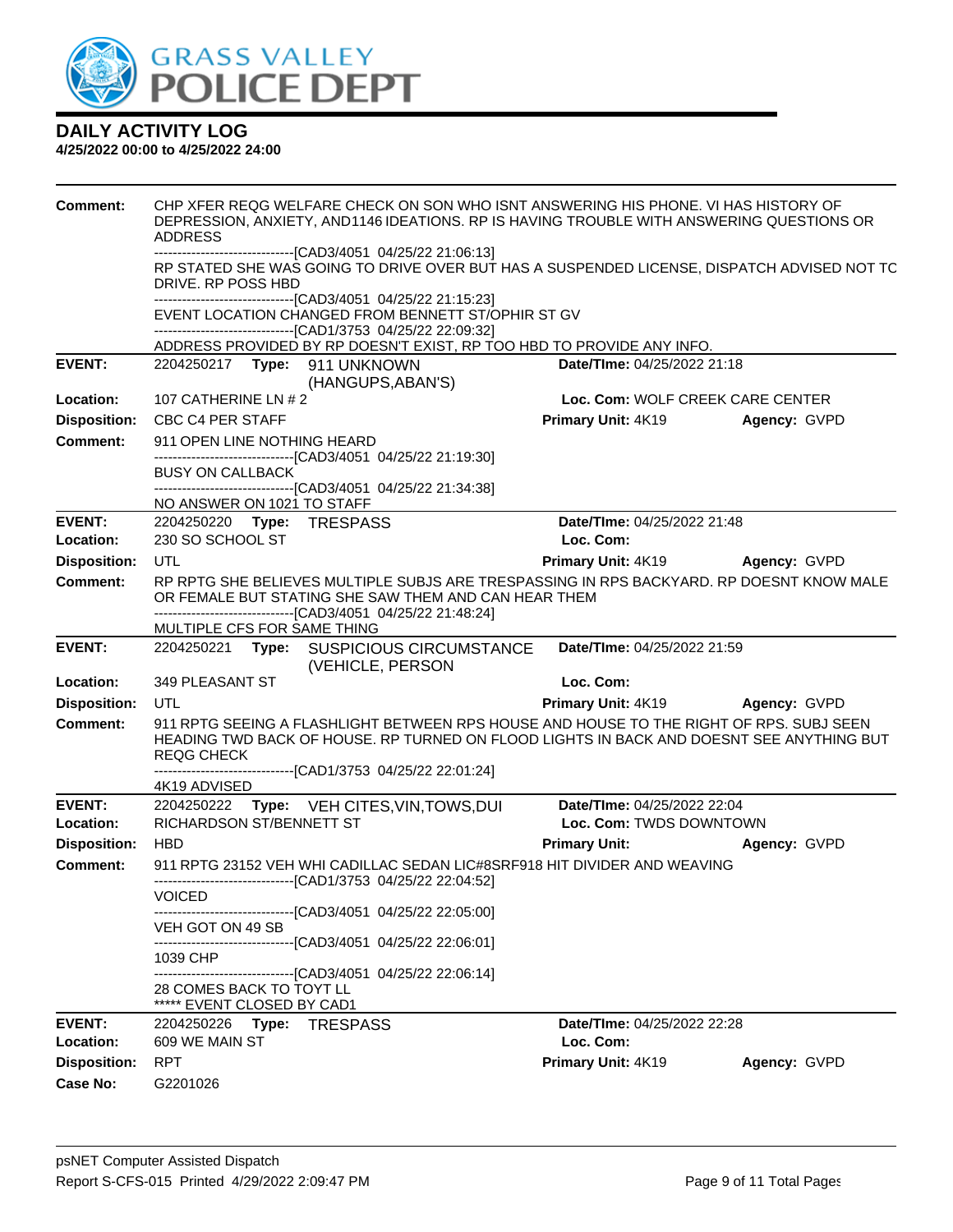

| <b>Comment:</b>     | 911 RPTG 3 MALE J'S BROKE INTO RPS TRUCK A COUPLE NIGHTS AGO AND CAUGHT THEM PROWLING ON<br>PROPERTY. RP HAS LOCKED THE J;S INSIDE GATE ON PORCH. |                                                                                                                                                                                     |                                    |              |  |
|---------------------|---------------------------------------------------------------------------------------------------------------------------------------------------|-------------------------------------------------------------------------------------------------------------------------------------------------------------------------------------|------------------------------------|--------------|--|
|                     |                                                                                                                                                   | -------------------------------[CAD3/4051 04/25/22 22:28:55]                                                                                                                        |                                    |              |  |
|                     |                                                                                                                                                   | EVENT LOCATION CHANGED FROM WE MAIN ST/TOWNSEND ST GV<br>-------------------------------[CAD3/4051 04/25/22 22:29:43]                                                               |                                    |              |  |
|                     |                                                                                                                                                   | ALL 3 J'S ARE NOW WALKING TWDS W MAIN<br>--------------------------------[CAD3/4051_04/25/22 22:29:49]                                                                              |                                    |              |  |
|                     | RP IS FOLLOWING THE J'S                                                                                                                           | ----------------------------------[CAD3/4051 04/25/22 22:30:05]                                                                                                                     |                                    |              |  |
|                     | RP DIDNT SEE ANY WEAPONS                                                                                                                          | --------------------------------[CAD3/4051 04/25/22 22:30:43]                                                                                                                       |                                    |              |  |
|                     |                                                                                                                                                   | RP THINKS J'S ARE AROUND 12-13YRS OLD                                                                                                                                               |                                    |              |  |
|                     | RP IS HOUSE SITTING FOR EX WIFE                                                                                                                   | ---------------------------------[CAD3/4051 04/25/22 22:30:50]                                                                                                                      |                                    |              |  |
|                     | SAME J'S                                                                                                                                          | ----------------------------------[CAD3/4051 04/25/22 22:31:08]<br>CHAINSAW AND JKT WERE STOLEN FROM RPS TRUCK A COUPLE NIGHTS AGO AND RP BELIEVES ITS THE                          |                                    |              |  |
|                     |                                                                                                                                                   | --------------------------------[CAD3/4051 04/25/22 22:31:23]<br>RP AND J'S AT CORNER OF ALTA/W MAIN                                                                                |                                    |              |  |
|                     |                                                                                                                                                   | ----------------------------------[CAD3/4051 04/25/22 22:32:01]<br>J'S TOLD RP THEY WERE DING DONG DITCHING IN THE AREA. RP DOESNT BELIEVE THEM                                     |                                    |              |  |
|                     |                                                                                                                                                   | --------------------------------[CAD3/4051 04/25/22 22:54:13]<br>ISSUED CASE# G2201026 FOR AGENCY GVPD by UNIT 4K19<br>-------------------------------[CAD3/4051 04/25/22 22:54:27] |                                    |              |  |
|                     |                                                                                                                                                   | ISSUED CASE# G2201027 FOR AGENCY GVPD by UNIT 4K19                                                                                                                                  |                                    |              |  |
| <b>EVENT:</b>       | 2204250226 Type: TRESPASS                                                                                                                         |                                                                                                                                                                                     | <b>Date/Time: 04/25/2022 22:28</b> |              |  |
| Location:           | 609 WE MAIN ST                                                                                                                                    |                                                                                                                                                                                     | Loc. Com:                          |              |  |
| <b>Disposition:</b> | <b>RPT</b>                                                                                                                                        |                                                                                                                                                                                     | <b>Primary Unit: 4K19</b>          | Agency: GVPD |  |
| Case No:            | G2201027                                                                                                                                          |                                                                                                                                                                                     |                                    |              |  |
|                     |                                                                                                                                                   |                                                                                                                                                                                     |                                    |              |  |
| Comment:            |                                                                                                                                                   | 911 RPTG 3 MALE J'S BROKE INTO RPS TRUCK A COUPLE NIGHTS AGO AND CAUGHT THEM PROWLING ON<br>PROPERTY. RP HAS LOCKED THE J;S INSIDE GATE ON PORCH.                                   |                                    |              |  |
|                     |                                                                                                                                                   | ------------------------------[CAD3/4051 04/25/22 22:28:55]<br>EVENT LOCATION CHANGED FROM WE MAIN ST/TOWNSEND ST GV                                                                |                                    |              |  |
|                     |                                                                                                                                                   | ----------------------------------[CAD3/4051 04/25/22 22:29:43]<br>ALL 3 J'S ARE NOW WALKING TWDS W MAIN                                                                            |                                    |              |  |
|                     | RP IS FOLLOWING THE J'S                                                                                                                           | -------------------------------[CAD3/4051 04/25/22 22:29:49]                                                                                                                        |                                    |              |  |
|                     | RP DIDNT SEE ANY WEAPONS                                                                                                                          | ---------------------------------[CAD3/4051_04/25/22 22:30:05]                                                                                                                      |                                    |              |  |
|                     |                                                                                                                                                   | -----------------------------------[CAD3/4051 04/25/22 22:30:43]<br>RP THINKS J'S ARE AROUND 12-13YRS OLD                                                                           |                                    |              |  |
|                     | RP IS HOUSE SITTING FOR EX WIFE                                                                                                                   | -------------------------------[CAD3/4051 04/25/22 22:30:50]                                                                                                                        |                                    |              |  |
|                     | SAME J'S                                                                                                                                          | ----------------------------[CAD3/4051_04/25/22 22:31:08]<br>CHAINSAW AND JKT WERE STOLEN FROM RPS TRUCK A COUPLE NIGHTS AGO AND RP BELIEVES ITS THE                                |                                    |              |  |
|                     |                                                                                                                                                   | -------------------------------[CAD3/4051_04/25/22 22:31:23]<br>RP AND J'S AT CORNER OF ALTA/W MAIN                                                                                 |                                    |              |  |
|                     |                                                                                                                                                   | --------------------------------[CAD3/4051 04/25/22 22:32:01]<br>J'S TOLD RP THEY WERE DING DONG DITCHING IN THE AREA. RP DOESNT BELIEVE THEM                                       |                                    |              |  |
|                     |                                                                                                                                                   | -------------------------------[CAD3/4051 04/25/22 22:54:13]<br>ISSUED CASE# G2201026 FOR AGENCY GVPD by UNIT 4K19                                                                  |                                    |              |  |
|                     |                                                                                                                                                   | -------------------------------[CAD3/4051 04/25/22 22:54:27]                                                                                                                        |                                    |              |  |
| <b>EVENT:</b>       |                                                                                                                                                   | ISSUED CASE# G2201027 FOR AGENCY GVPD by UNIT 4K19<br><b>SUSPICIOUS CIRCUMSTANCE</b>                                                                                                | Date/TIme: 04/25/2022 22:41        |              |  |
| Location:           | 1067 PAMPAS DR                                                                                                                                    | (VEHICLE, PERSON                                                                                                                                                                    | Loc. Com: OLYMPIA GLADE MHP        |              |  |